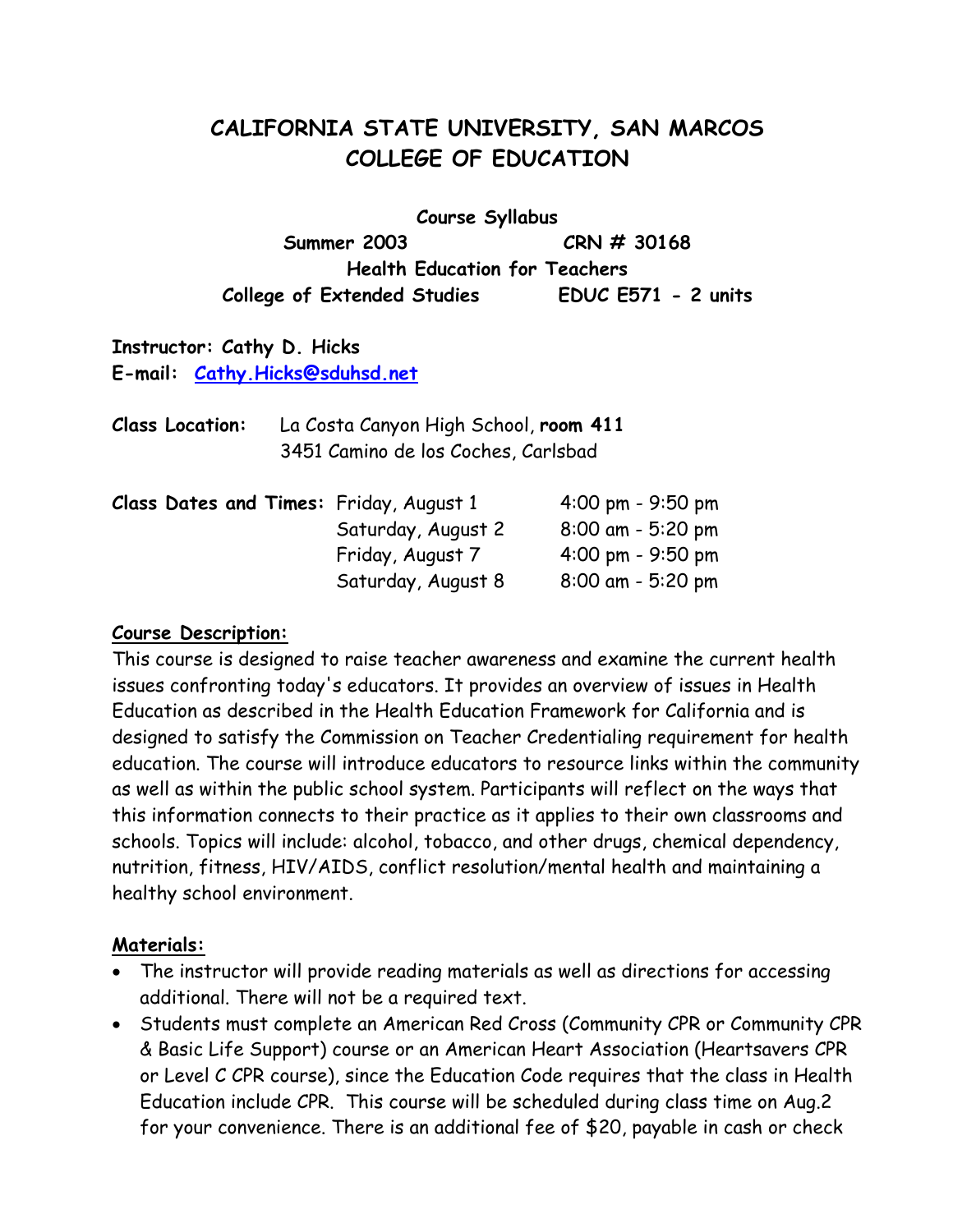on Aug. 2, for certification. If you do not complete the CPR course with this class, you are responsible for showing the instructor a valid CPR card that will not expire before August, 2004, for one of the courses listed above.

## **Course Objectives:**

The goal of this course is to enhance the student's ability to recognize child health concerns and become capable of implementing health instruction in the public schools. Upon completion of this course the student will:

- Increase knowledge, skills, and access to resource links necessary to address the health concerns of their own students.
- Raise awareness and improve understanding and skills necessary to positively impact student well being.
- Discuss current health issues, share concerns, and participate in collaborative problem solving.
- Identify major causes of death and illness
- Discuss how culture, heritage, race, gender, and heredity influence health behaviors.
- Demonstrate instructional strategies that foster wellness.
- Describe the opportunities for correlating/integrating health instruction with other subjects.
- Identify the role of official and voluntary health agencies in promoting school health program.
- Increase awareness of opportunities and ideas for implementing the California Health Framework.

## **Student Responsibilities:**

- Attend and participate in all class activities.
- Class will begin promptly at the scheduled times. Absences and late arrivals will affect the final grade. This course only meets for a few concentrated days; attendance at each session is critical to success in the course.
- All assignments should be typed and reflective of graduate level work.
- Keep a copy of all your written assignments.
- **No late work will be accepted without prior approval**. If an emergency occurs, phone the Extended Studies office immediately and email the instructor.
- If you find a good idea or resource, please share it.
- The university classroom is neither safe nor appropriate for young children. Please make child care arrangements accordingly.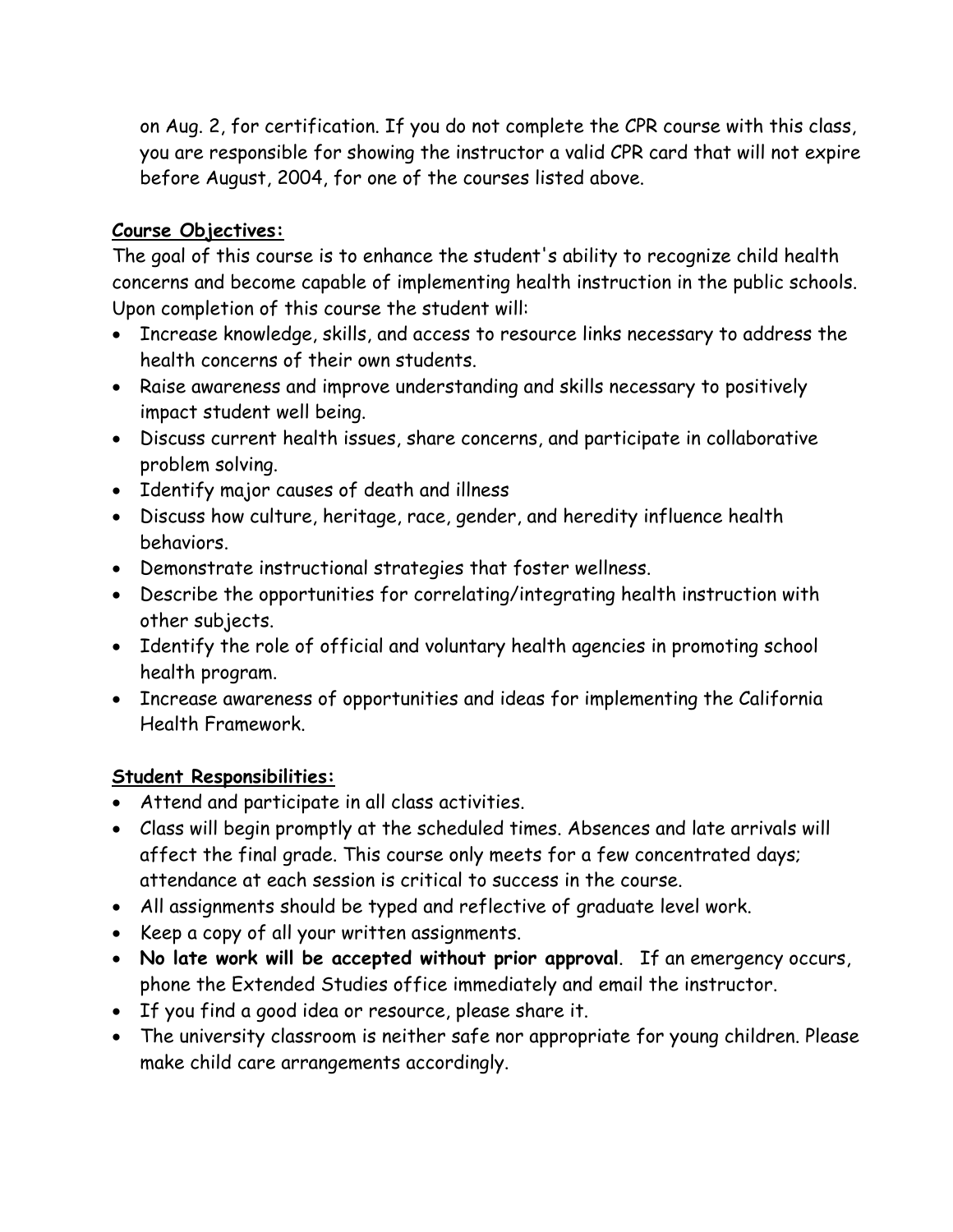#### **Academic Dishonesty:**

If you employ dishonest tactics, including plagiarizing material, you will be subject to action, ranging from a reprimand to a grade of F. See the CSUSM University Catalog for more information.

#### **Evaluation:**

This course is designed to encourage active participation by each student. The quality of your contributions will be evaluated. Assignments are NOT accepted by fax or email. Note that the instructor adheres to the official University Drop Policy.

The final grade is based on 100 points. The distribution of the 100 points is as follows:

| • Attendance, Preparation, and Participation (4 sessions $x$ 6 pts.) | 24 pts.  |
|----------------------------------------------------------------------|----------|
| • I.D. Card                                                          | 5 pts    |
| • Mini health lesson                                                 | 12 pts.  |
| • Internet Assignment                                                | 15 pts.  |
| • Resource Packet Project                                            | 16 pts.  |
| • Journal (5 topics $\times$ 3 pts.)                                 | 15 pts.  |
| • CPR Certification                                                  | 13 pts.  |
|                                                                      | 100 pts. |

## **Grading Scale:**

| A     | 100-93 pts. | $C+$ | 79-78 pts.    |
|-------|-------------|------|---------------|
| $A -$ | 92-90 pts.  |      | 77-73 pts.    |
| B+    | 89-88 pts.  | $C-$ | 72-70 pts.    |
| B     | 87-83 pts.  | N/P  | below 70 pts. |
| B-    | 82-80 pts.  |      |               |

**Assignment A: I.D. Card: Submit August 1 5 pts.** Use any color  $3'' \times 5''$  note card and paste a current photo of yourself in the upper left-hand corner. (This can even be a copy of your Driver's license picture). On the right side of the card, type or print: your name, your e-mail address or home phone

number, your school district and the grade level in which you work (if applicable), anything unique or interesting about yourself, and anything in particular that you would like to learn in this class.

**Evaluation Criteria:** Completeness and neatness of required information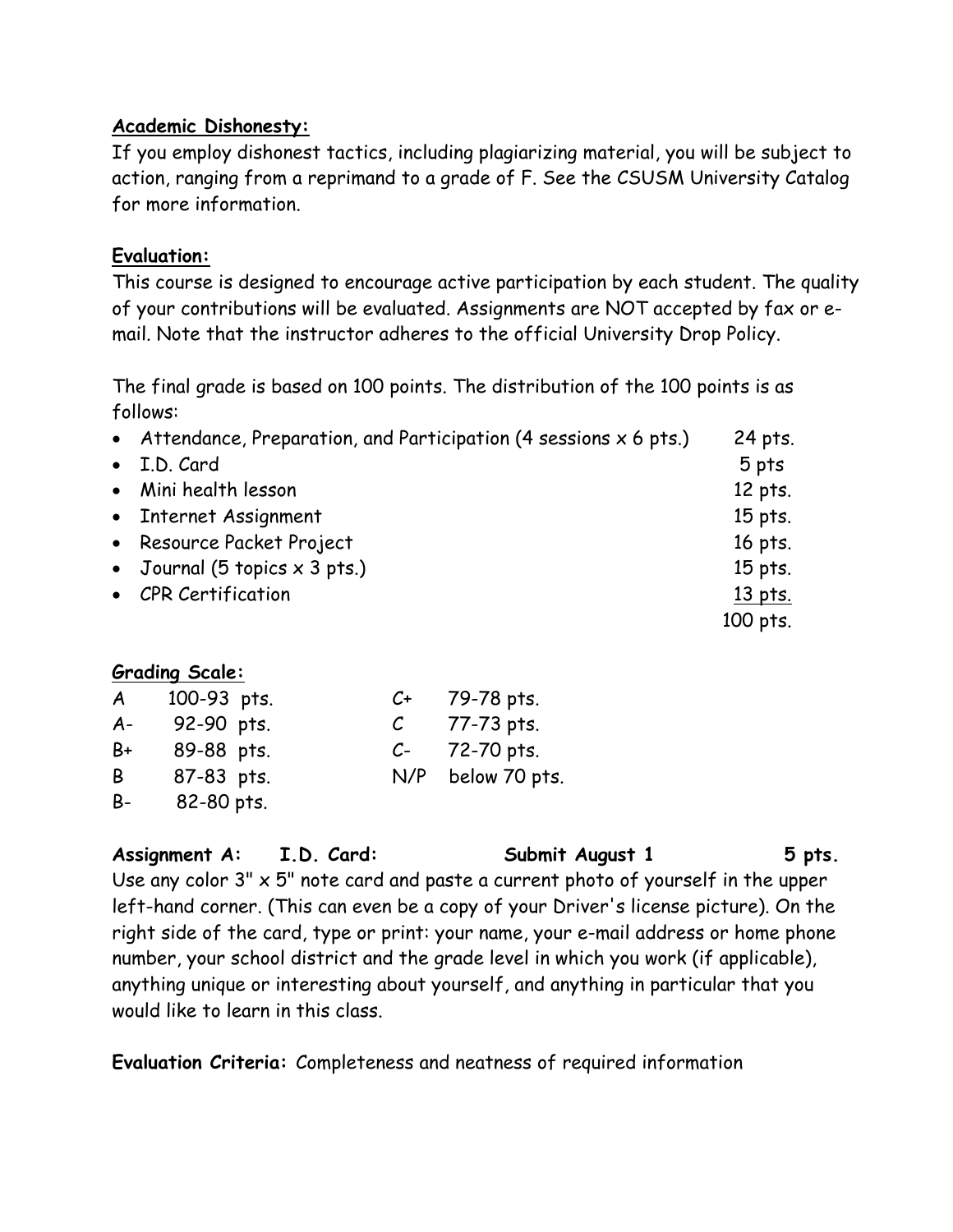Assignment B: Mini Health Lesson **Submit August 7** 12 pts. Create an original (or almost original) mini health lesson (15 minutes or less) appropriate for teachers and or students of the age/grade level at which you teach. **You may not use any copyrighted materials.** The activity must fit on a white 8 1/2" x 11" page(s) and must include attractive and professional graphics. This mini lesson must be a health related learning activity with educational value. In the lower right hand corner of the page list your name, , date, CSUSM, and EDUC E571. Your mini lesson may be used as a future example. Paper clip a cover page to the worksheet and provide the following: a) your name, roll #, date, course name and number, and instructor's name, etc., b) suggested age/grade target group, c) the specific skill/behavior from the California Framework to which it is linked, d) if not 100% original, cite the source used, e) directions (if any) for use, and f) the answers if your mini lesson is a worksheet. Be prepared to explain and possibly demonstrate your lesson to the class. Submit 1 copy to the instructor (one copy with the answers if it is a worksheet, in the appropriate places). Duplicate **one copy** of your mini lesson for every person in the class and provide the answers or key.

| Evaluation Criteria: Creativity/Originality | 2 pts.   |
|---------------------------------------------|----------|
| Framework/Specific Skill/Behavior           | $2$ pts. |
| Appropriate to Age/Grade listed             | 2 pts.   |
| <b>Visual Appeal</b>                        | $2$ pts. |
| Explanation/Demonstration/Ease of Use       | 2 pts.   |
| Quality of Duplication                      | 2 pts.   |

Assignment C: Internet Resources **Submit August 8 15pts.** During the Aug 2 class we will be in a computer lab with Internet access (or you can do this ahead of time if you have access through your own computer). Explore at least **3** Health-related Internet web sites, which provide either a lesson for the classroom teacher or health information that could be accessed to create lesson plans. You can refer to the web site [www.cashe.org](http://www.cashe.org/) for assistance.

Write a one to two page summary of each web site and include the following information: a) address of the web site, b) its affiliation (government, commercial, educational, etc.), c) what type of health information this site provides, d) how you determined that the information was valid, e) what other health related links you can reach through this site, and e) how could this information be used in your classroom. Submit 1 copy of each summary to the instructor.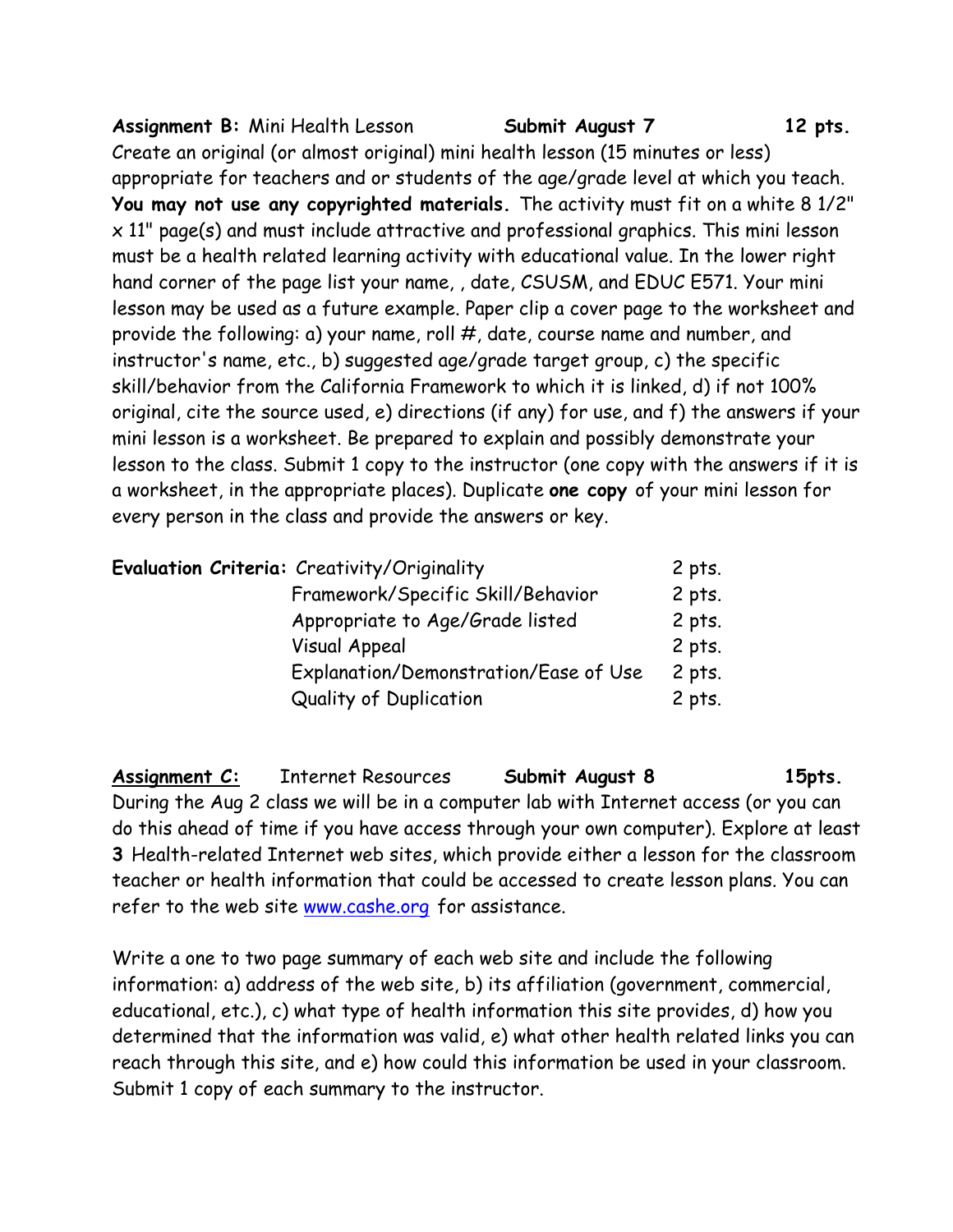| <b>Evaluation Criteria:</b> | Quality of Information    | 5 pts.   |
|-----------------------------|---------------------------|----------|
|                             | Age/Grade Appropriateness | $2$ pts. |
|                             | <b>Visual Appeal</b>      | $2$ pts. |
|                             | Quality of Duplication    | $2$ pts. |
|                             | Ease of Use               | 2 pts.   |
|                             | Application to Classroom  | 2 pts.   |

Assignment D: Resource Packet Project Submit August 8 16 pts. You are to develop a health education resource packet for a subject and age/grade level that will be assigned to you. The format and packaging is up to you. Each resource packet will contain the following sections: a) Title (grade level, name of content, date, course name and number, and instructor's name, etc.), b) a letter that you develop written to parents about the instructional unit, including suggestions of activities they can do at home to support and reinforce what is being taught at school, c) a list of resources for teachers which, at a minimum, includes the following:

- 3 health web sites, including a brief description of the types of information the web site provides that would be useful to the **teacher** preparing the lessons. Download and print the home page (and any others you feel are important to preparing lessons) for each web site.
- 3 local community agencies/organizations, including a brief description of each, the address, phone number, a web address (if available), and a piece of literature from each organization or agency (i.e. pamphlet about services provided).
- 3 books related to health, including a brief description of the contents of each and how it could be used in a lesson, the title, author, publisher, publication date, ISBN number, sources for purchase, and approximate price of the book.
- 1 video related to health, including a brief description of the contents and how it could be used in a lesson, the title, producer (maker), production date, source for purchase, and approximate price of video (if possible).

On the due date, submit **1** copy to the instructor and **1** copy duplicated for every person in the class who has requested a copy (see instructor).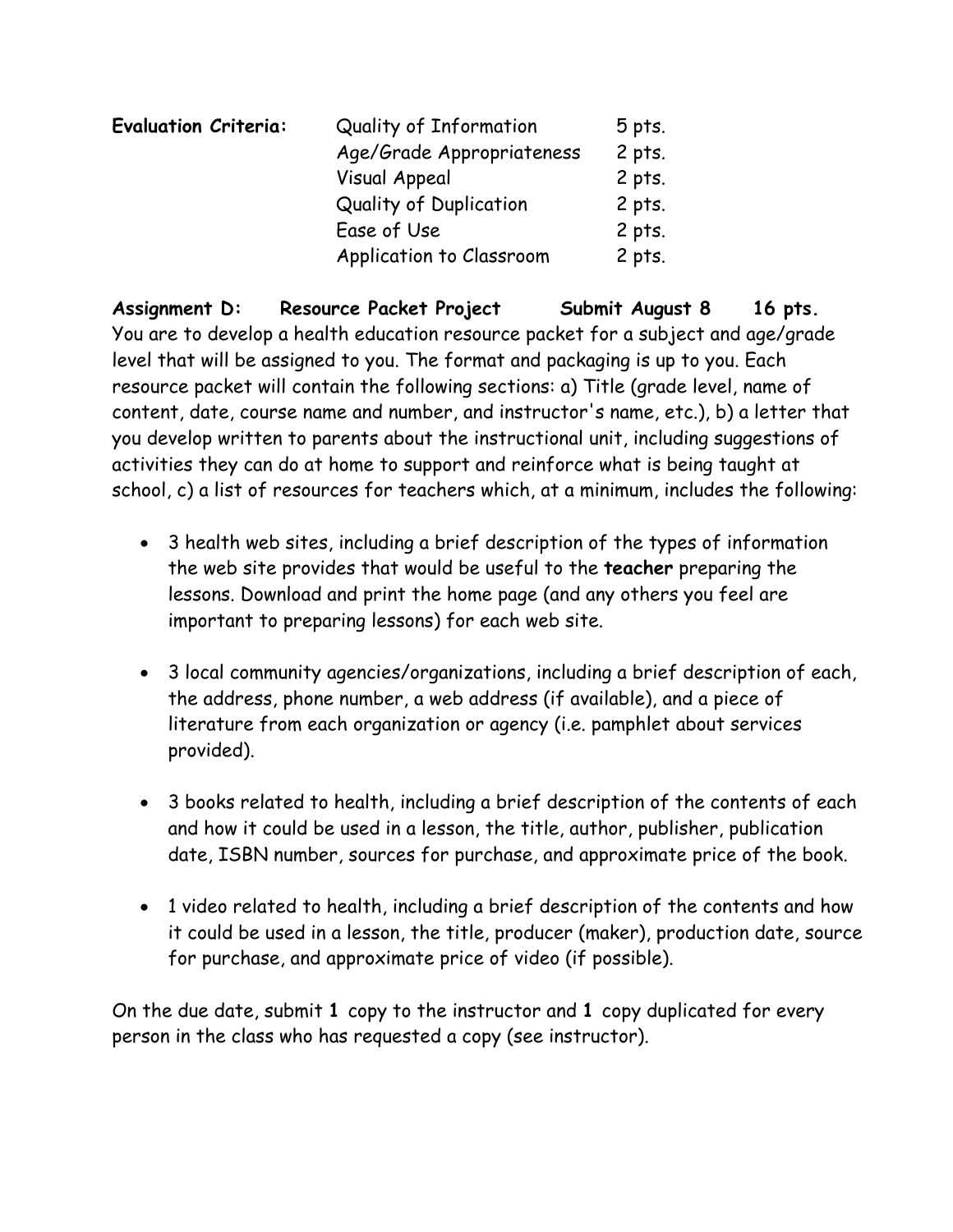| 1 pt.  |
|--------|
| 2 pts. |
| 2 pts. |
| 3 pts. |
| 3 pts. |
| 1 pt.  |
| 2 pts. |
| 2 pts. |
| 2 pts. |
| 1 pt.  |
| 1 pt.  |
|        |

Assignment E: **Journals** Submit August 8 16 pts. Participants will keep a journal throughout the course. Entries will be related to the topics presented. Though many more than 6 topics will be discussed, only 5 need to be turned in. Choose 5 to respond to and submit 1 copy of each journal to the instructor. The following format will be used:

- Topic
- 3 of the main points presented
- Personal reaction to the topic
- Description of how the issue impacts schools
- How the topic might be related to classroom/professional experience

| <b>Evaluation Criteria:</b> | 3 main points presented    | 3 pts. |
|-----------------------------|----------------------------|--------|
|                             | Classroom application      | 6 pts. |
|                             | How issue impacts schools  | 6 pts. |
|                             | Personal Reaction included | 3 pts. |

| <b>Assignment F: CPR Certification</b> |  | Submit by August 8           |         | 13 pts. |
|----------------------------------------|--|------------------------------|---------|---------|
| <b>Evaluation Criteria:</b>            |  | Completion of CPR/valid card | 13 pts. |         |